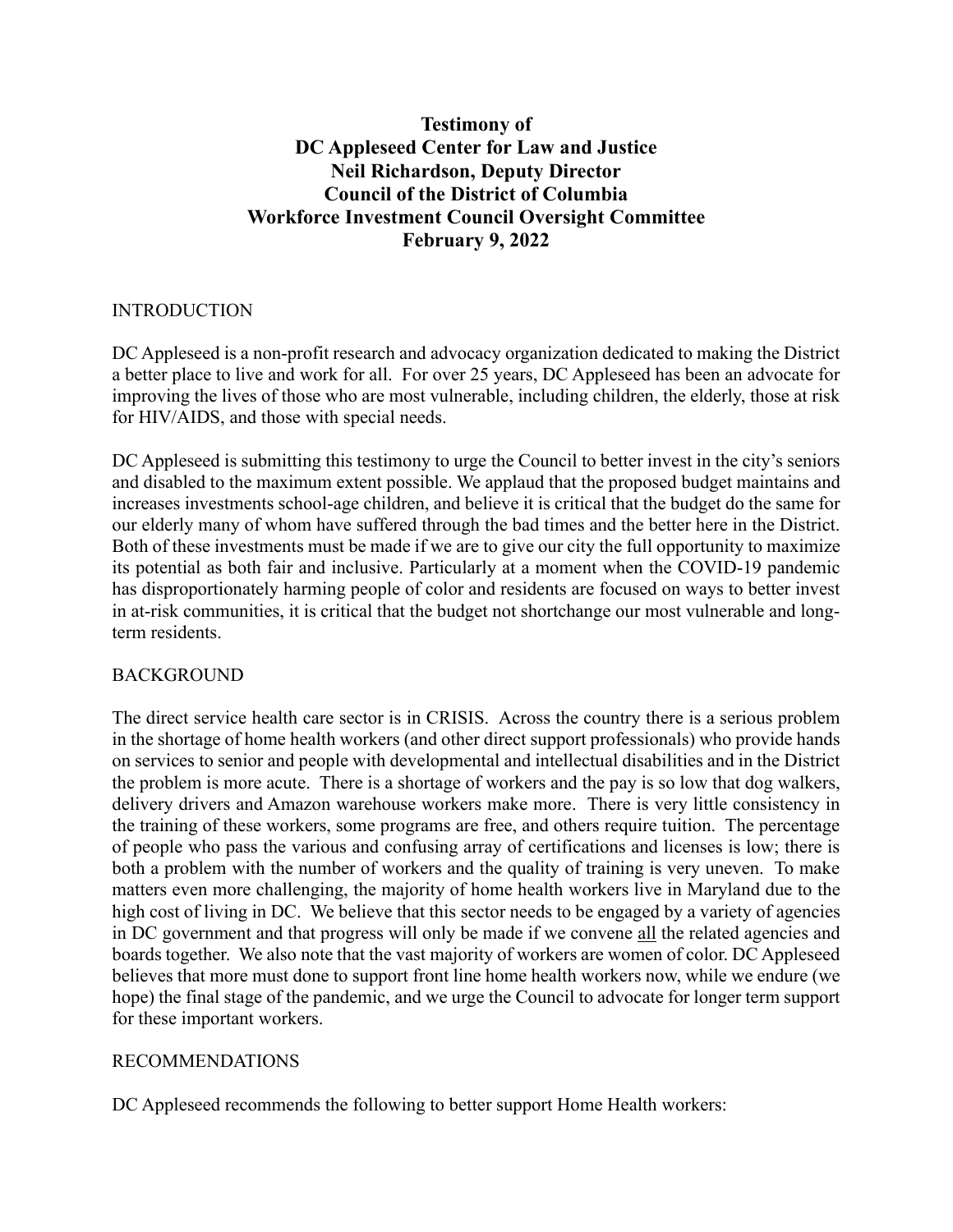- 1. Advocate to INCREASE wages to \$22 in 2022
- 2. CONVENE all responsible government agencies together
- 3. Recognize that this is an EQUITY issue

### **Advocate to INCREASE wages to \$22 in 2022**

In the best of times, home health workers are poorly compensated and there is a severe shortage in DC and the metropolitan region for high-quality workers. As the District's population ages there will be increasing need for home health workers and in a sense, we will be competing for workers with all the neighboring jurisdictions. There is little incentive for people to become home health workers in light of the fact that getting certified requires many hours of education and the pay is the same for people who work in other jobs that require little to no training.

In 2013 the DC Living Wage at \$13.40/hour was 62% higher than the minimum wage (\$8.26/hour) in 2021, the DC Living Wage is at \$15.20/hour is the same as the DC Minimum Wage. On January 1, 2022 the DC Living Wage increased to \$15.50, meaning that home health aides and other direct support professionals will receive only 30 cents more an hour in their paychecks. Calculations by Massachusetts Institute of Technology (MIT) and the Bureau of Labor Statistics (BLS) suggest that a real living wage in DC should be \$22 an hour.

DC Appleseed recommends that in the short term the WIC advise the Mayor, City Council and other entities that it convenes to support using the American Rescue Plan Funds to supplement and support the pay for home health aides and other direct support professionals. Over half of the states are using these funds to do this including New Jersey which is raising wages to \$23/hour. **Therefore, we urge the WIC to use its bully pulpit to advise that wages in this sector be increased to \$22 an hour.** Over the long term we must continue to support these jobs with better pay and benefits.

#### **CONVENE all government agencies with the WIC board and include more health sector stakeholders**

The WIC more than any other entity in the District plays a unique role connecting government to the private sector. The challenges in the sector are partly due to the extreme complexity of the variety of entities training, certifying, employing and reimbursing different segments of the sector. In the District, the complexity resembles a Rubik's Cube more than another else, where one movement both influences and depends on the cubes finding a way to be in sync. DC Appleseed believes that there is also insufficient representation on the WIC board with health care stakeholders considering the importance of this sector and in accordance to projected job growth. With stronger representation from the health care sector and especially the long term care sector DC Appleseed believes we can make progress on this vexing issue.

The WIC Board is comprised of representatives from the private sector, local business leaders, government officials and other organizations under the auspices and funding of District government. DC Appleseed believes there is no better entity in DC to bring all the parties together to better coordinate this sector. The District must work with employers, agencies, training